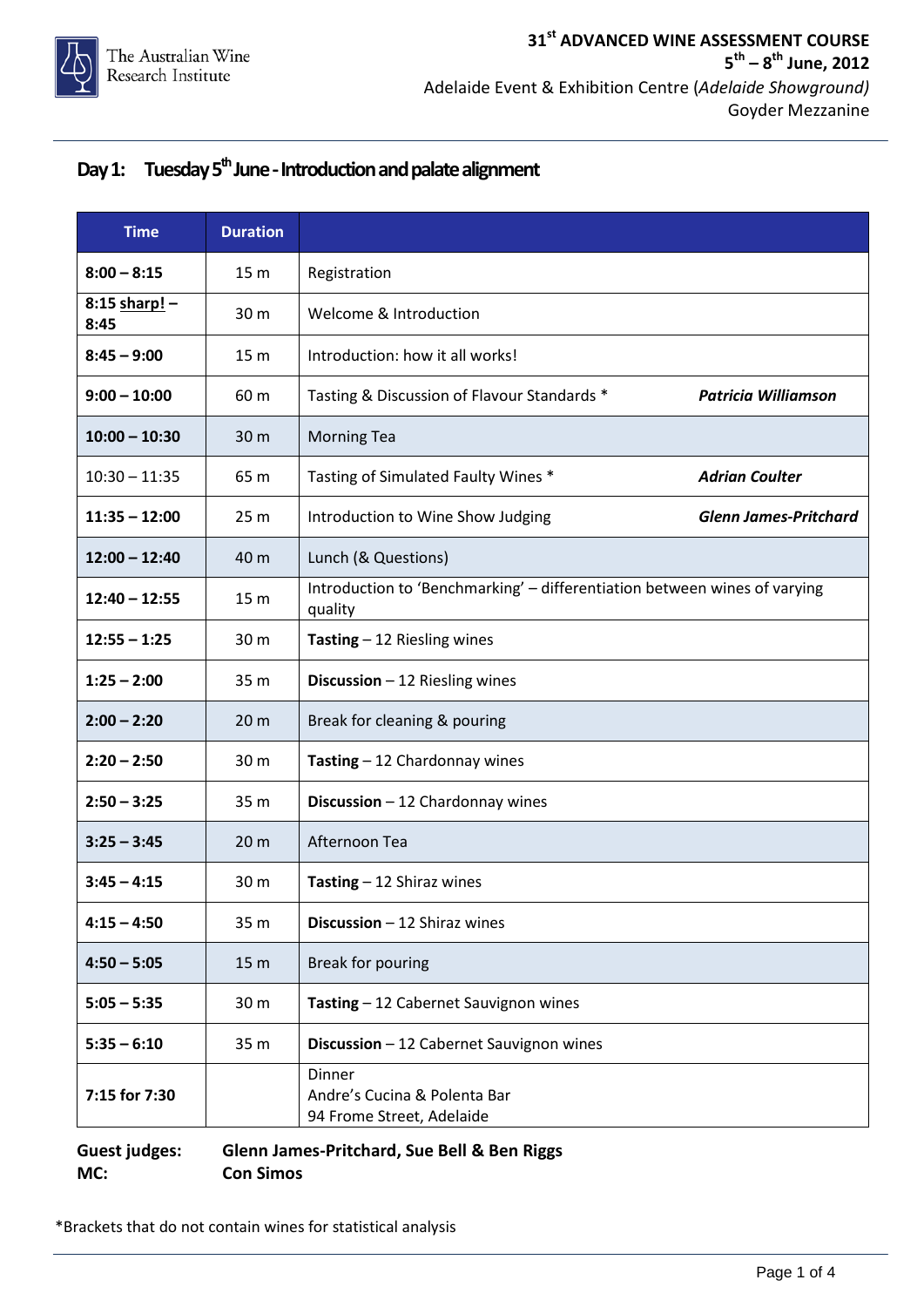# **Day 2: Wednesday 6<sup>th</sup> June – Show judging exercises and theme tasting**

| <b>Time</b>     | <b>Duration</b> |                                                                                          |
|-----------------|-----------------|------------------------------------------------------------------------------------------|
| $8:00 - 8:15$   | 15 <sub>m</sub> | Preamble to sparkling wine tasting                                                       |
| $8:15 - 9:05$   | 50 m            | <b>Tasting - 24 Sparkling wines</b>                                                      |
| $9:05 - 10:10$  | 65 m            | <b>Discussion</b> $-$ 24 Sparkling wines                                                 |
| $10:10 - 10:25$ | 15 <sub>m</sub> | Break for pouring                                                                        |
| $10:25 - 10:45$ | 20 <sub>m</sub> | Tasting $-8$ Moscato wines                                                               |
| $10:45 - 11:05$ | 20 <sub>m</sub> | <b>Discussion</b> $-$ 8 Moscato wines                                                    |
| $11:05 - 11:30$ | 25 <sub>m</sub> | <b>Morning Tea</b>                                                                       |
| $11:30 - 1:30$  | 120 m           | Tasting $-10$ white wines within panels of 6 tasters $*$                                 |
| $1:30 - 2:20$   | 50 <sub>m</sub> | Lunch                                                                                    |
| $2:20 - 3:05$   | 45 m            | Tasting $-$ 24 Mixed whites<br>8 Sauvignon Blanc, 8 Semillon, 8 Pinot Gris/Grigio wines  |
| $3:05 - 4:15$   | 70 m            | Discussion - 24 Mixed whites<br>8 Sauvignon Blanc, 8 Semillon, 8 Pinot Gris/Grigio wines |
| $4:15 - 4:40$   | 25 <sub>m</sub> | Afternoon Tea                                                                            |
| $4:40 - 5:15$   | 35 <sub>m</sub> | Tasting $-16$ mixed white wines                                                          |
| $5:15 - 6:25$   | 70 m            | <b>Discussion</b> $-$ 16 mixed white wines                                               |

**Guest judges: Louise Radman, David Ridge & Tim White MC: Matt Holdstock**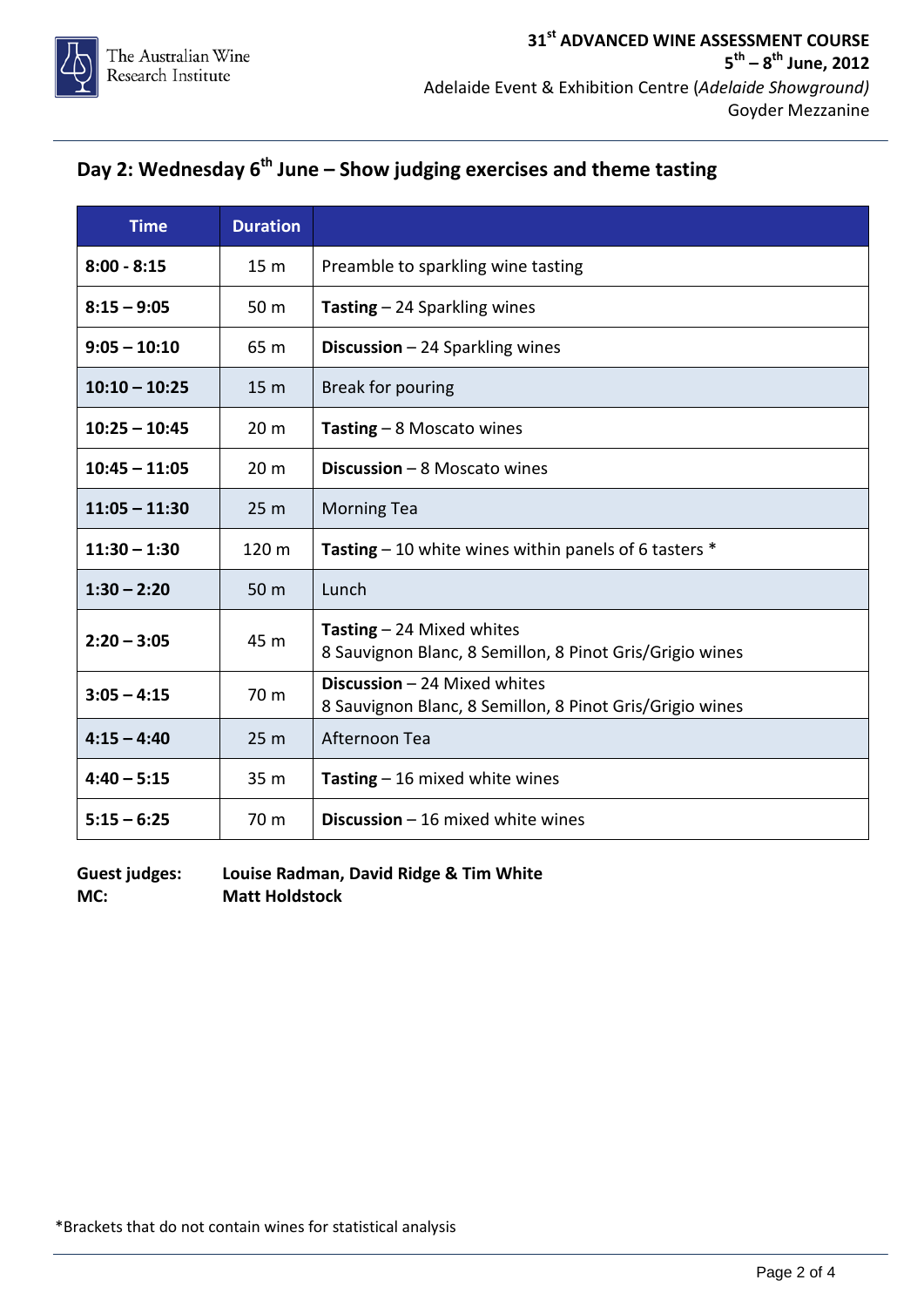### **Day 3: Thursday 7th June – Show judging exercises and theme tasting**

| <b>Time</b>     | <b>Duration</b> |                                                                                          |
|-----------------|-----------------|------------------------------------------------------------------------------------------|
| $8:00 - 9:40$   | 100 m           | Tasting - 10 red wines within panels of 6 tasters *                                      |
| $9:40 - 9:50$   | 10 <sub>m</sub> | Break for cleaning & pouring                                                             |
| $9:50 - 10:10$  | 20 <sub>m</sub> | Tasting - 10 Rosé wines                                                                  |
| $10:10 - 10:40$ | 30 m            | Discussion - 10 Rosé wines                                                               |
| $10:40 - 11:00$ | 20 <sub>m</sub> | <b>Morning Tea</b>                                                                       |
| $11:00 - 11:30$ | 30 m            | Tasting - 12 Pinot Noir Wines                                                            |
| $11:30 - 12:00$ | 30 m            | Discussion - 12 Pinot Noir Wines                                                         |
| $12:00 - 12:25$ | 25 <sub>m</sub> | Break for cleaning & pouring                                                             |
| $12:25 - 1:05$  | 40 m            | Tasting - 10 Shiraz & 10 Cabernet Sauvignon wines                                        |
| $1:05 - 2:00$   | 55 m            | Discussion - 10 Shiraz & 10 Cabernet Sauvignon wines                                     |
| $2:00 - 2:55$   | 55 m            | Lunch                                                                                    |
| $2:55 - 3:55$   | 60 m            | Tasting $-30$ Mixed Red wines<br>10 Merlot, 10 Sangiovese Wines & 10 Tempranillo Wines   |
| $3:55 - 5:25$   | 90 m            | Discussion - 30 Mixed Red wines<br>10 Merlot, 10 Sangiovese Wines & 10 Tempranillo Wines |
| $5:25 - 5:50$   | 25 <sub>m</sub> | Afternoon Tea                                                                            |
| $5:50 - 6:25$   | 35 <sub>m</sub> | Tasting $-14$ Sweet white wines                                                          |
| $6:25 - 7:25$   | 60 m            | Discussion - 14 Sweet white wines                                                        |

**Guest judges: Aaron Brasher, Tim White & Corrina Wright MC: Geoff Cowey**

\*Brackets that do not contain wines for statistical analysis